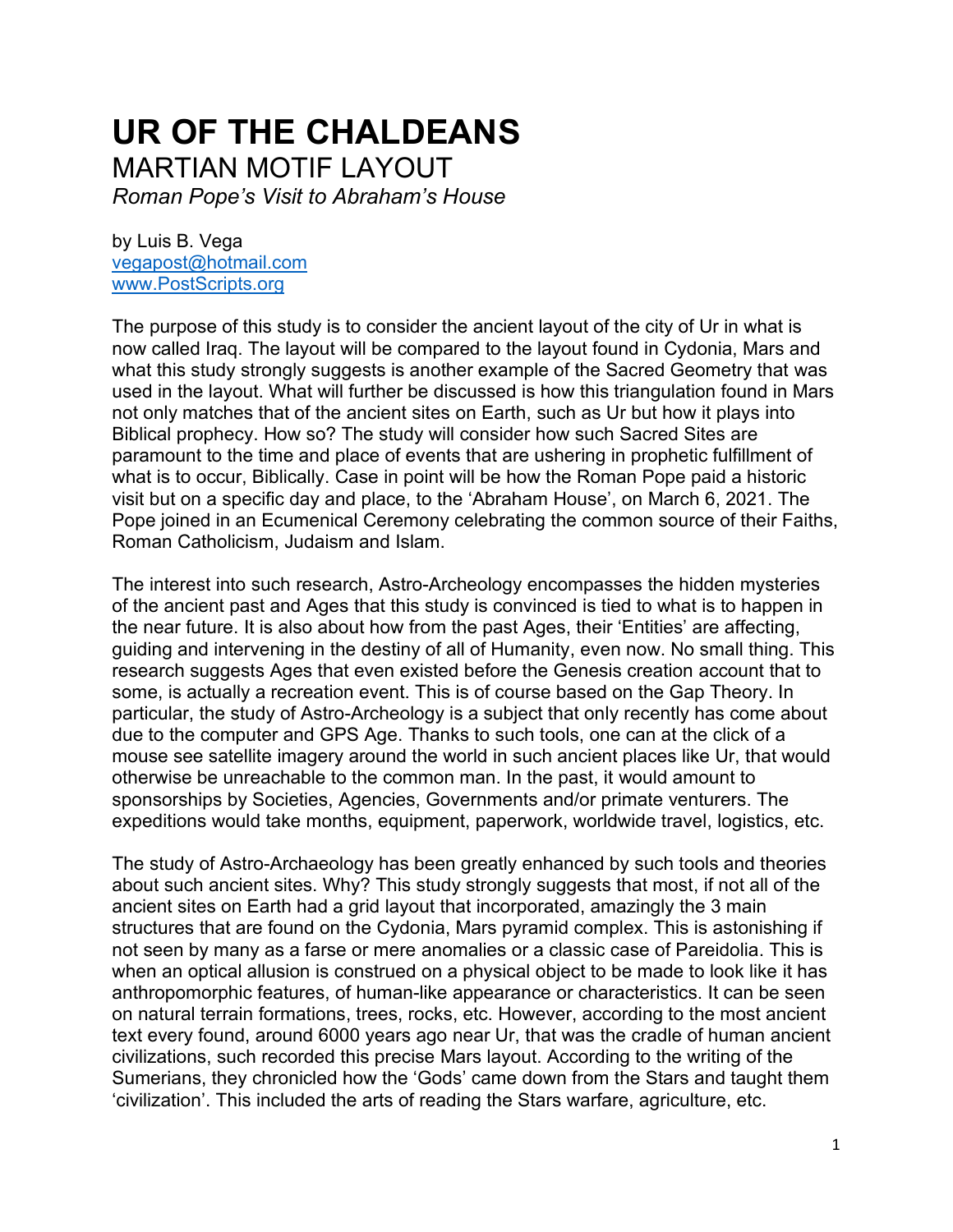## **A Place and Time**

But most interestingly, they conveyed the notion that there was a constant communication between the Stars and/or Planets that were inhabited by such 'Light Being' from such places as Mars and the Pleiades, etc. For example, those espousing to the New Age will be elated as these Beings show up. To them, they are the long awaited 'Pleiadeans' that sent their 'Christs' for each Age. What is the big deal? Well, only that they are conspiring to usher-in their 'Christ' for this coming New Age. Or is it the 'Reset' that the Elites are espousing and imposing upon the world, wholesale now? A Christ is coming, soon to be revealed to the world but only after the Rapture event. But this 'Martian Savior' will not be Jesus but the Biblical AntiChrist imposter. He will be supported by such Beings that will claim the Ancient Alien Theory of how they were on Mars, other Planets or came from the Pleiades Star Cluster or other Stars.

The point? All these 3 major 'Abrahamic' Faiths will capitulate to them, to him. The new narrative or 'religion' will be that these 'Beings' are here now to 'Save Humanity' from itself and will support this AntiChrist for this Age in his effort to, 'bring peace and safety, and unify all of Humanity'. However, their New World Order will be short lived, for precisely 2520 days of 1260 days, each half. And to only be terminated as the last one by the coming of the true Christ, Jesus of Nazareth. He is the one and only Messiah and Promised Seed. In fact, this is the Sacrifice Abraham of Ur was shown. It was YHVH who told Abraham to leave the idolatry of Ur and to go the Promised Land, that which would eventually be Israel. As to these 3 Luciferian imposter religions? Jesus addressed them in how, for the false Judaism leaders that had usurped the Sanhedrin, Jesus exposed them for who they really worshipped and obeyed, 'Caesar'.

So, one contents that the Pope's visit to Ur was functioning in that Ecclesiastical Office that was the other title of the Caesar, the Pontifex Maximums. It was even interesting how the Pope was given the center and prominent Seat of the ceremony as it was historic. As to the coming 'Saviors'? To some, these were 'Christ Avatars' sent to 'enlighten' Humanity. To others, these are none other than the Fallen Angels that were forbidden to divulge the 'Secrets of Heaven' and intermingle genetically with the human race. This is actually disclosed not in only the Bible, Genesis 6, but in all ancient folklore and written accounts. What is astonishing is that in one account, the Anunnaki speak of a 'Face' on Mars that commemorates the Banished King of the Planet Nibiru.

What this study suggests is that the Martian Motif Theory is very relevant to the coming of such Entities that are one in the same as the Fallen Angels in rebellion to YHVH. These are the ones the Creator had stationed throughout the Universe but these in particular left their 'Station' to go to Earth and intermingle with human women. They are the ones that such temples were built like the one found in Ur to be worshipped as 'Gods'. They are the ones who produced the Giants of old and one of the reasons why the entire planet was judgment by the Great Flood of Noah. At the crux of the Martian Motif theory is that most if not ally of the major centers of civilization had this Cydonia, Mars layout. In Mars, it consisted of a massive 5-sided Pentagon, the Pleiadian City of 7 major pyramids and a Mausoleum dedicated to the Fallen God, Ala-Lu. These structures are massive in size and would incorporate a large modern metropolitan city.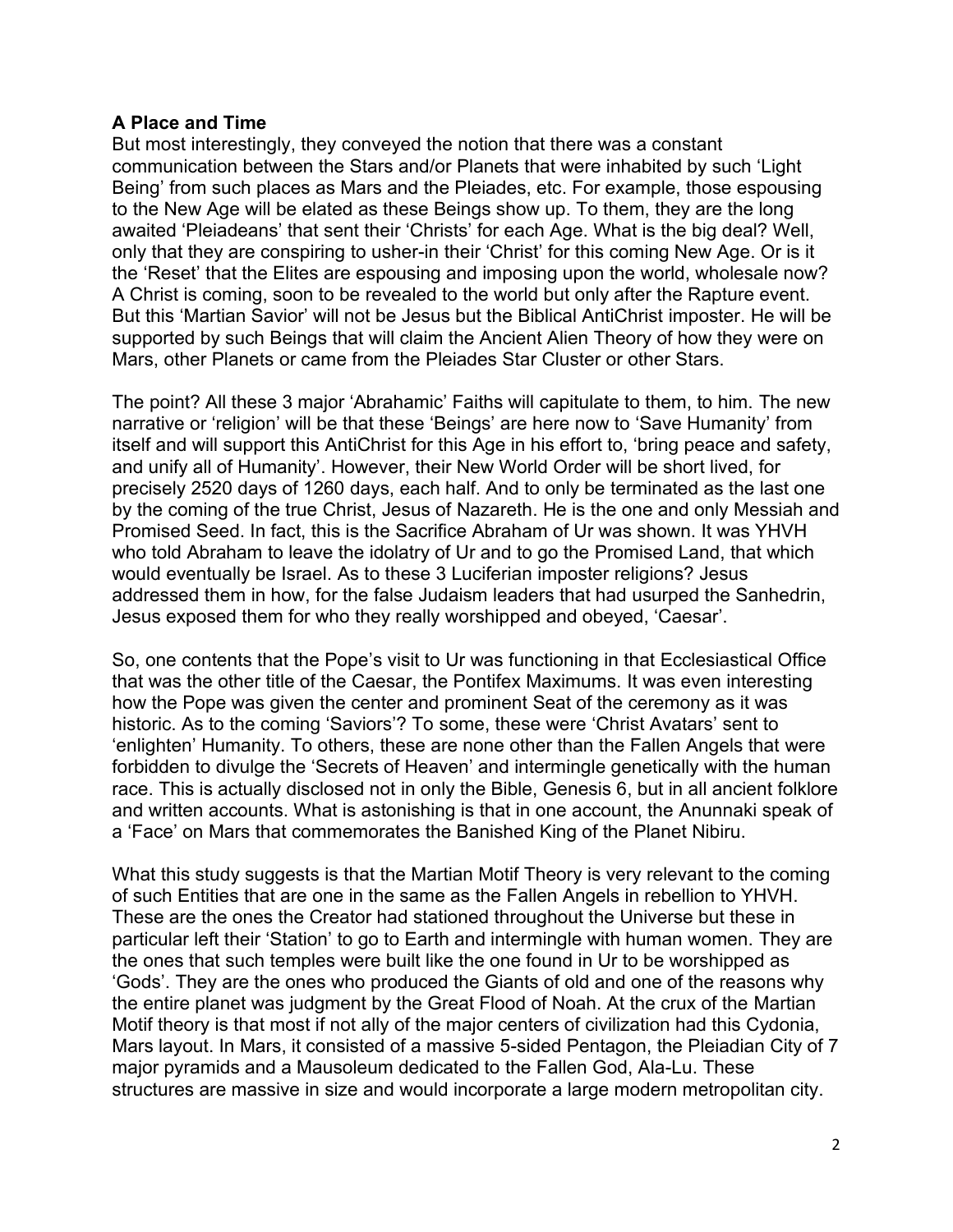## **Piercing the Dimensions**

What is more astonishing is that this same pattern is incorporated, cryptically into all major world capitals. Why? It is the argument of the theory that the same Entities, the Fallen Angels that is are still on Earth, interacting and have carried on the directive and agenda as first devised. What is that? To subjugate all of Humanity by genetically altering them so as to be under their total control and rule by their Chief Cherub, Lucifer. The re-creation account of Genesis 1:2 is about YHVH taking back the Earth that once apparently was ruled by the Fallen Cherub. And to this end the governments of the world controlled be such Entities behind the scenes, past, present and future have incorporated this 'Martian Motif 'of a layout into all major centers of world powers. Why. This motif serves as a triangulation to form a hexagram.

Although it is 2-dimensinoal, using the sorcery and sacrifices presented to these Fallen Angels, it serves as a nexus of power, energy ley-lines that become activated to then initiate an action. For what purpose? This hexagram serves as a 'door' or portal that is activated by which such Entities traverse in-between dimensions. But this occurs only through ritual, song, dance and sacrifices but at certain places within this triangulation and at certain prescribed times. This is why each ancient and modern Sacred Site was and is the seat of power that interacts still with these Entities. And the temples had to be built on such places. To this end, this is why the Cydonia, Mars triangulation mirrored on Earth has the same 3 main components that are cryptically incorporated also into its defined area. There is a massive type of Pentagon structure.

Then there is a 7 building City Center type of habitations and then a Monument of sorts. What is amazing is that in all investigations of such ancient sites on Earth and to include the modern ones, the same size proportion is kept. What differs is the orientation of the layout as in many cases, it is inverted, and/or positioned at different angles. In the case of Ur of the Chaldeans, it is rather interesting how the Roman Catholic Pope came to his place on an Ecumenical endeavor to unite the religions of Roman Catholicism, Judaism, and Islam at a particular place and time? Why? Was it a mere coincidence that it was on the 1260<sup>th</sup> day from the Revelation 12 Sign? To activate the portal construed there by Sacred Geometry defined at Ur as they celebrated with music, prayers and their presence?

What they did was precisely as prescribed by the Fallen Ones to enact not only an inter-Faith response but an inter-dimensional response as well. It is understood that it was Abraham who lived in Ur that was the 'Father' of all 3 of the major Faiths in the present Age. There is actually a House of Abraham that is attributed to being that of Abraham. If one then uses the Google GPS software of Google Earth, the visual seen form a top view of the ancient site of Ur produces this same Martian Motif as found in Cydonia, Mars. The House of Abraham corresponds to the Pleiades with 7 Stars, that amazingly has 7 main chambers. The orientation is striking as the dimensions and angles of the 'House' fits the outline of the Pleiades. Then the giant Ziggurat corresponds to the 5 pointed Pentagon. What is amazing there to see is the corresponding geometry that matches the angle of the ley-lines and the exact corner dimensions of the Temple that was dedicated to the Moon God, or the cryptic Red Dragon of the Stars.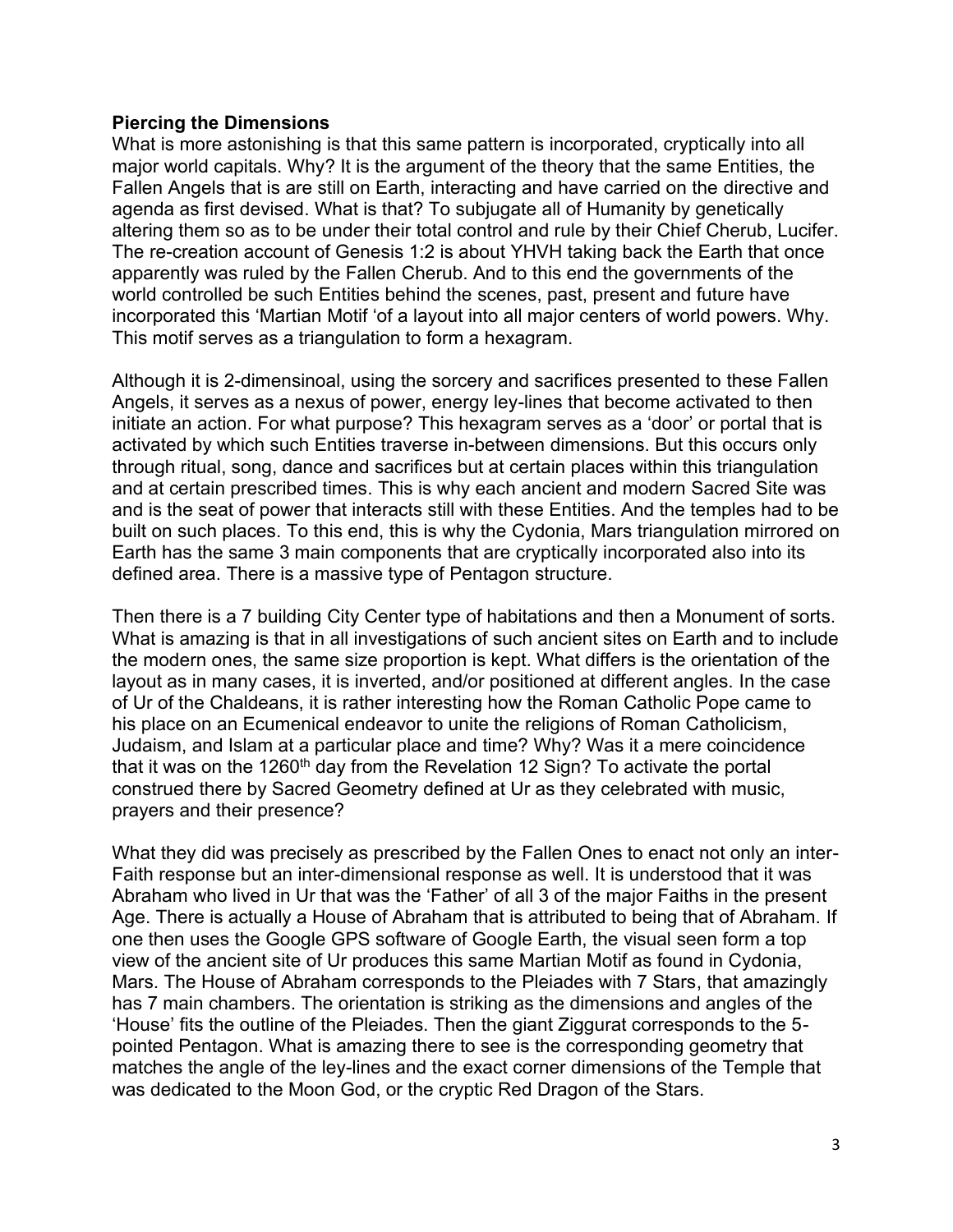## **Sacred Gematria**

Even the main frontal stairway corresponds to the pyramidion of the Pentagon that is as an appendage to it. That stairway is in line to the  $3<sup>rd</sup>$  triangulation that corresponds to the Face of Mars or that of the fallen Rebel King, Ala-Lu. And it should be noted that the actual emblems for this 'God' at Ur was the Star and the Crescent. It is exactly as the motif of the Muslims and the name of their God, Allah. Coincidence? No. Then the ground level measurement triangulation has the standard Luciferian coefficients of 1776, 33, 311, 777, etc. As with all such Sacred Sites, ancient and modern, the measurements are cryptically hidden to convey their association with the seasons that mark time. Numbers are very important to the occult as their rituals must take place at certain points of the year that correspond to Star alignments and energy vortices.

Such was the case when the Pope of Rome visited Ur. To reiterate, this happened to be on exactly the 1260<sup>th</sup> day of the Revelation 12 Sign that occurred back in 2017. And if one adds a half a circle of degree, it will be 1440 days. This echoes all the Biblical numbers that show just how important the Sacred Geometry is and will be. Why? The major events that have occurred, are and will are pegged to such dates and astronomical array of the Sun, Moon and the Stars. This is predicated on the definition of how time is to be kept track of as instructed by YHVH. But more astonishing, such timing and dates are for Signs of what is yet to be accomplished prophetically. So, that is why Astro-Archaeology is important and directly linked to Bible Prophecy.

The trip by the Pope to Ur is one classic example of how the usurper religions of the Dragon did converge on such a Biblical date. It marked-off their next initiation poignantly, that will be unleash upon the unsuspecting world. It is all going to plan and on schedule. The Bible does admonish those Followers of Jesus to not be ignorant of the Enemy's devices and apparently how they too are keen on the Signs such as the Revelation 12 Sign. So much so, that they convened to join in forging their collective energies at a point in time and at a place. Why? It was to activate the sacred triangulation configured there to 'open a door', a portal whereby Entities of ancient Ur, the very ones that concerned Abraham are summoned to be unleaded to further their Luciferian Agenda. What does it look like? It is in direct opposition to that YHVH prescribed Abraham to accomplish.

YHVH's call to Abram was not to unify with false religions but of a division and separation from them. In contract, the Pope and the other false religions seek to unify Humanity as Nimrod attempted to at another Temple in the very same land. Ultimately, it is about a spiritual protocol to bring back to Earth their banished Fallen Cherub. Such Fallen Angels along with their naïve human conspirators seek to enthrone Lucifer back on Earth as the Rightful King. And to prevent the Sons of Adam from doing so instead. One believes, that to a large extent, the coming Great Deception and the Lie that will be believed will involve such a narrative. It will involve these 'Light Beings' from Mars, Ur for example that will appear in full view of Humanity. They will explain away the Rapture event that will be the single most amazing occurrence to shake the religious foundations of all of the 3 major Luciferian religions. They will fill-in the spiritual void as the religious of the world will be in crisis and an explanation will be sought and provided.